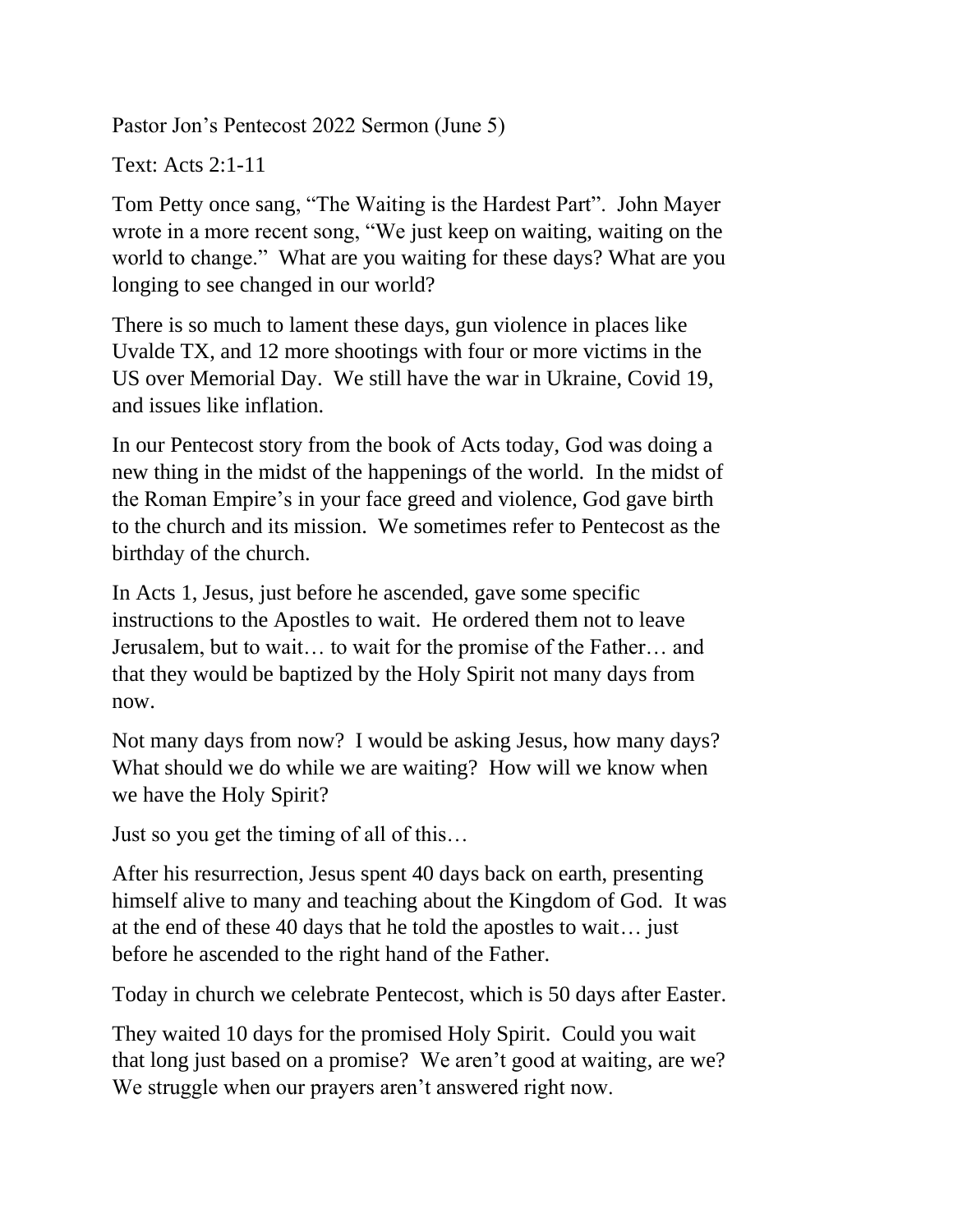And sure enough, just as advertised, the Holy Spirit showed up in the form of violent wind and tongues of fire.

So, the first take away, is that when God makes a promise, God keeps it. God always keeps God's promises in scripture. We humans make promises too, but we struggle to keep them, don't we? Not so with God.

So, while the apostles were inside the house, the Spirit came like a rush of violent wind. And little flames of fire rested on each person in the room. All people who were gathered were filled with the Holy Spirit and began to speak in other languages, as the Spirit gave them ability. I know how hard it was to try to learn some Spanish when we went to Guatemala. Here, God wanted to make sure that everyone gathered in Jerusalem during a Jewish religious festival, would be able to hear the message of Jesus' life, death, and resurrection in their own language.

So, the second take away is that God desires to meet people where they are at and communicate in a language they understand. God didn't expect everyone to speak one language. God got rid of this idea in the tower of Babel story, when God scrambled all the languages. But now God is redeeming that moment by embracing all languages and all peoples as something to celebrate. The church needs to continue to learn this lesson of not expecting everyone to conform to our ways… whether through music, worship, social media, or language.

Then, without much notice in scripture, there is a scene change. The disciple's went from being huddled inside to suddenly being thrust outside and sharing the good news of Jesus in multiple languages. People questioned, aren't these Galileans? In other words, uneducated fishermen. What does this mean? Are they drunk?

Then Peter, who didn't have the best track record of following through on promises, got up to preach. Peter the fisherman is now Peter the preacher. His opening line, which I should use in a sermon sometimes is, "We're not drunk, it's only 9:00 in the morning."